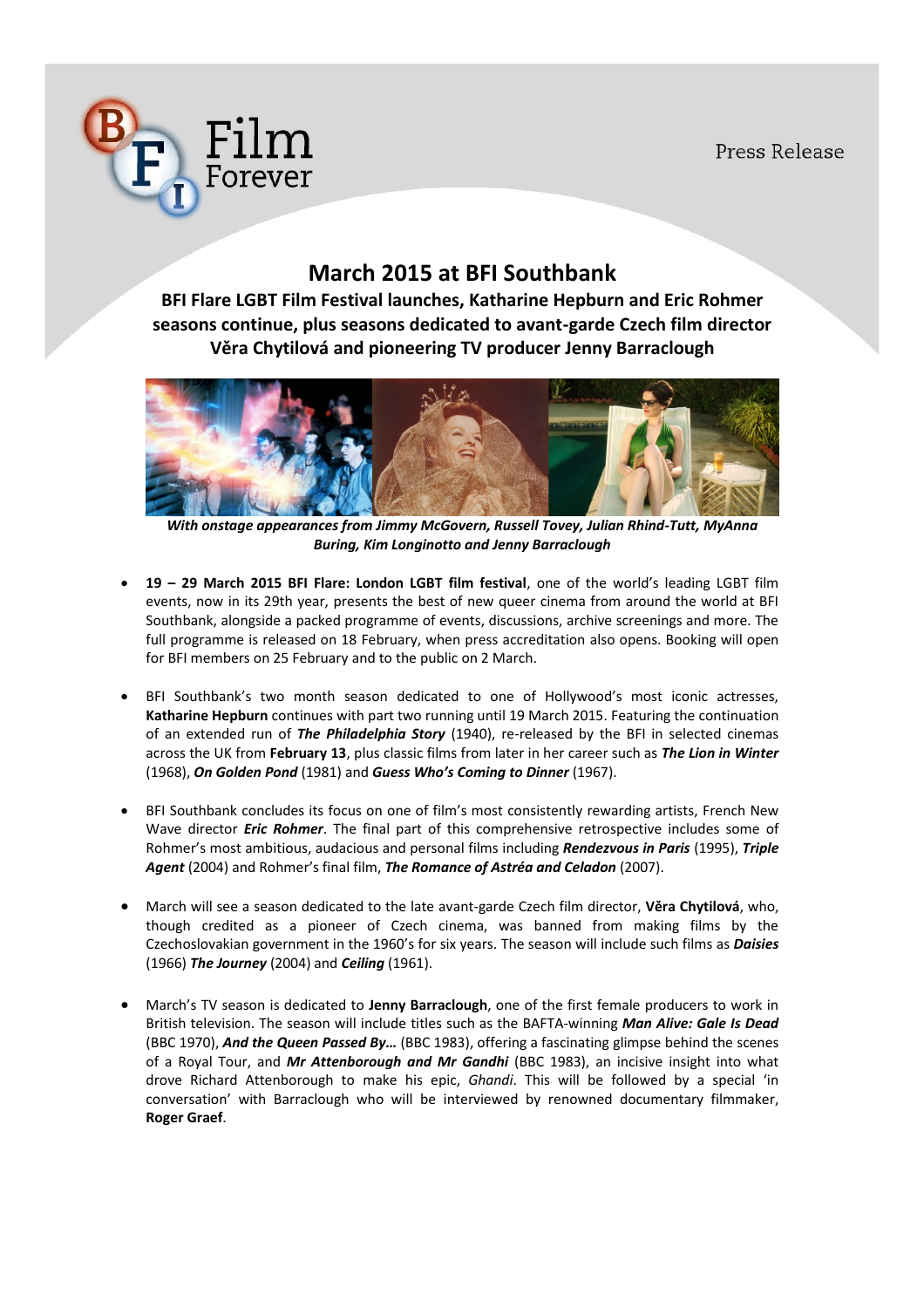- x **Film previews** include Gregg Araki's *White Bird in a Blizzard* (2014) and Chris Rock's *Top Five* (2014), plus a special **International Women's Day** screening of **Kim Longinotto's** *Dreamcatcher* (2015), which will be followed by a Q&A with the director.
- x There will also be a **TV preview** of writer **Jimmy McGovern's** new series *Banished*, inspired by the events of 1788 when Britain established a penal colony in New South Wales. Stars **Julian Rhind-Tutt**, **Russell Tovey** and **MyAnna Buring** with join McGovern, producer **Sita Williams** and director **Dan Percival** for a post-screening Q&A.
- x The **Family Programme** in March will include a very special Funday Preview of *Home* (2015), an intergalactic animation featuring Rihanna, Jim Parsons and Steve Martin; plus there will be screenings of Disney's animated classic *Pinocchio* (1940) and *Mukhsin* (2006), a refreshing take on the universal themes of friendship and love from Malaysia.
- x The BFI's regular **Sonic Cinema** strand will team up with MUTEK and ELEKTRA, two vibrant organisations from Québec, to present a bold and ambitious series of live audiovisual performances, featuring **8 UK Premieres** over two consecutive nights.
- x BFI Southbank's new **Cult** programme strand continues in March with a tribute to the 'Godfather of Gore', Italian shockmeister **Lucio Fulci**. Though best known for the grandiose horror films that defined the latter part of his career, this month's Cult screening will be one of Fulci's forgotten classics; the western, *Four of the Apocalypse* (1975).
- Further highlights include extended runs of Powell and Pressburger's newly restored The Tales of *Hoffman* (1951) and Alain Renais' final film *Life of Riley* (2014) which won the Silver Bear at the Berlinale, just weeks before he died.
- x Our new **Audience Choice** slot will, inspired by the Katharine Hepburn season, screen a film featuring an iconic strong woman, as chosen by our audience via the BFI website (www.bfi.org.uk/audiencechoice); meanwhile BFI Members will have a chance to see Ivan Reitman's cult classic *Ghostbusters* (1984) on the big screen in the monthly Member Picks slot.

### **PLEASE SEE NOTES TO EDITORS FOR FULL EVENT LISTINGS**

### **KATHARINE HEPBURN**

**Katharine Hepburn** was a brilliantly versatile actress who could handle serious drama or the lightest of comedies with a rare grace and charm, but she was best at portraying a new kind of fiercely independent woman. Her career spanned over sixty years and she won four Oscars® for acting, a record which is yet to be bettered.

Part two of the season covers the period when, with her 'box office poison' reputation far behind her, Hepburn delivered some of her best work. Playing spinsters, as she did in *Summertime* (1955), suited her – 'It wasn't difficult for me to play those women, because I'm the maiden aunt,' she said – but her range remained wide. It was her performance as a mother in *Long Day's Journey Into Night* (1962) that she considered the finest of her career to date. A break followed, to care for Spencer Tracy in his final illness, but Hepburn returned to further acclaim. Ever one to buck trends, she won three more Oscars®, for *Guess Who's Coming to Dinner* (1967), *The Lion in Winter* (1968) and *On Golden Pond* (1981), at a time of life when many actresses face declining opportunities.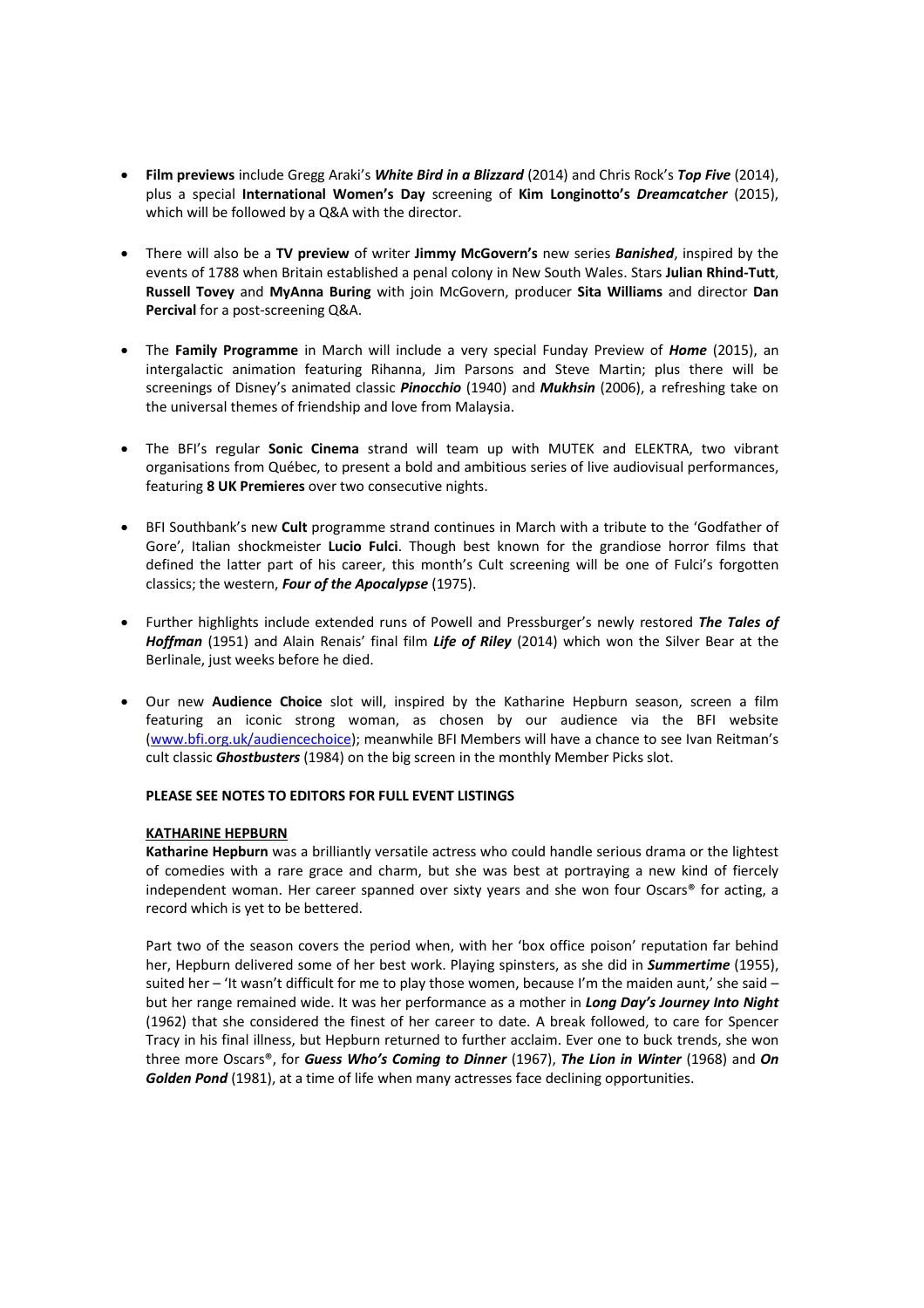This dynamic talent blazed a trail for Hollywood women and gave us a delightful screen legacy. Without Katharine Hepburn, it's likely classical Hollywood would have seen far fewer autonomous, intelligent, self determining female characters. Hepburn fought for her roles to mean something, and would no more play the shrinking violet on screen than she could in life. Whether as a confounding screwball minx in George Cukor's deathless comedies, a hot-tempered foil to her reallife love Spencer Tracy in their warm and witty battle-of-the-sexes stand-offs, or as a wise, spirited matriarch in her rich run of later performances, Hepburn remains a uniquely challenging and lively screen presence.



### **ERIC ROHMER**

**BFI Southbank** concludes its celebration of the work of one of film's most consistently rewarding artists, **Eric Rohmer**. The final part of the three month retrospective season focuses on the last films that Rohmer made before his death in 2010 and includes some of the director's most ambitious, audacious and personal films including *Rendezvous in Paris* (1995), *Triple Agent* (2004) and Rohmer's final film, *The Romance of Astréa and Celadon* (2007).

Like his *nouvelle vague* colleagues (especially Godard), Rohmer – born Maurice Schérer – had a personal mission. For him, film was the ideal art form for engaging with reality, particularly the inner world of feelings and thoughts. Subtly counterpointing words, gestures, glances and actions, his witty, affecting tales of intelligent, articulate, recognisably 'ordinary' people trying to fathom what kind of life and lover they'd like are psychologically astute and profoundly compassionate.

Co-author of a study of Hitchcock, he was adept at suspense; well-versed in the arts, he made his stories of longing and seduction resonate in all sorts of ways. Throughout, Rohmer achieved a rare consistency of subject, tone and quality; like Godard or Ozu, he effectively invented his own genre.

Early in his career, he formed his own company to retain control over his work; working to a low budget, shooting on location with a tiny crew, he composed endlessly inventive variations on a range of themes. His warm, respectful interest in his characters, notwithstanding their flaws, means that his films are a celebration of life in all its mysterious, sensuous, sometimes absurd glory.





### **VĚRA CHYTILOVÁ**

The late great avant-garde Czech film director **Věra Chytilová** is often credited as a pioneer of Czech cinema; throughout her almost forty year career her remarkable and inventive approach to filmmaking has produced a body of work which invariably focuses on women rebelling against a male-dominated order. Chytilová is perhaps best known for her neo-dadaist farce *Daisies* (1966), in which two teenage girls embark on a series of destructive pranks. Chytilová's work was condemned as experimental and pessimistic following the Soviet invasion of Czechoslovakia in 1968 and she was banned from the studios for six years. In 1976, due to the low cinema attendance Chytilová was approached by the government to begin directing films through one of the state run production companies and she returned to cinema with the commercially successful *The Apple Game* (1976).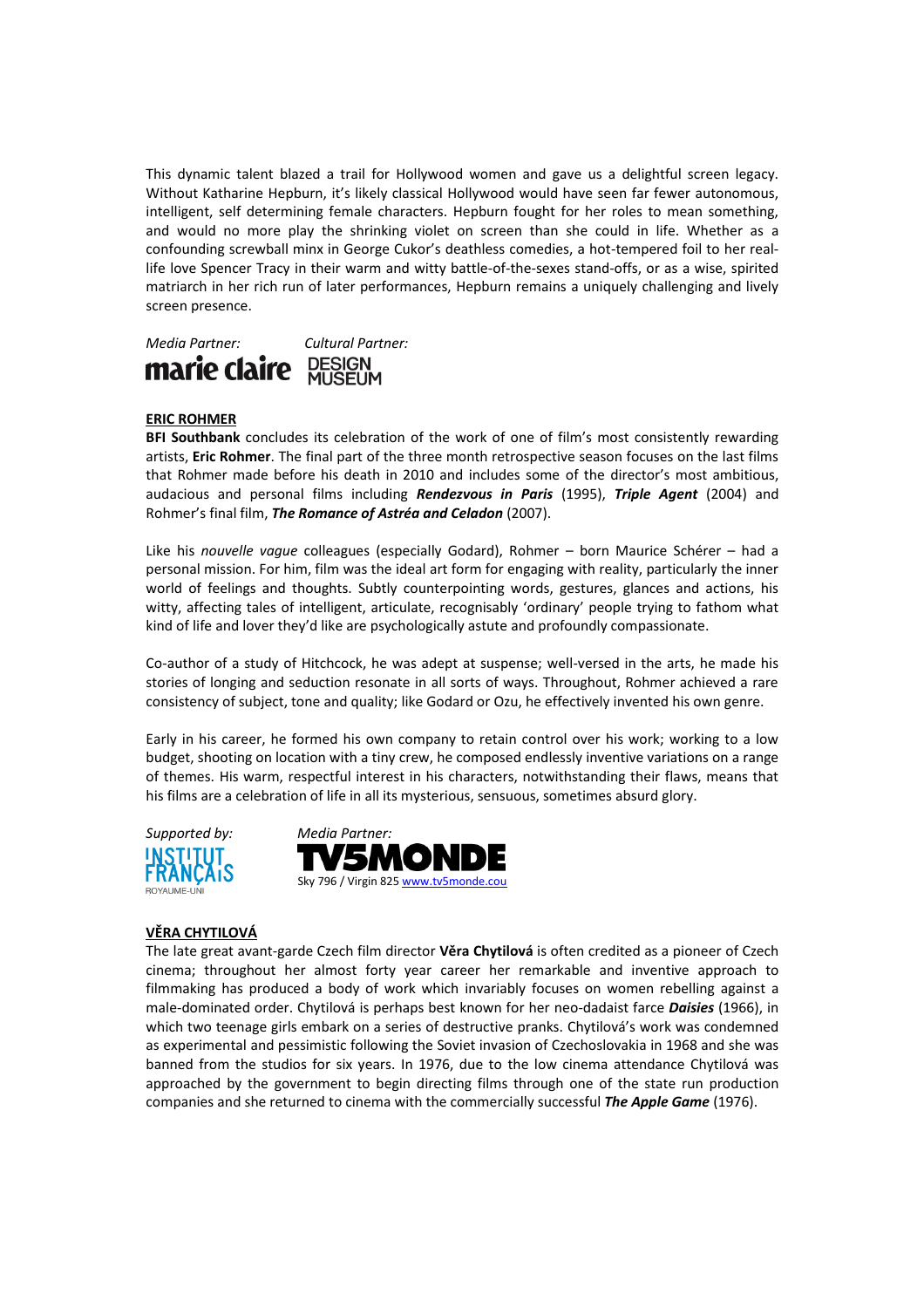Though she was continually met with controversy and heavy censorship by the Czechoslovakian government Chytilová continued to challenge the values of both normalised 'socialism' and the new capitalism. The season will include screenings of rarely seen early work *Ceiling* (1961) and *A Bagful of Fleas* (1962), plus *Daisies*, *The Apple Game* and more. The season will be complemented by an atrium exhibition *The Fruit of Paradise*, in which audiences can explore Chytilová's working process, as illustrated by her most stylised work, the film 'opera' *The Fruit of Paradise* (1969). This special display reveals the individual layers of the final film via trial prints and photographs which were newly discovered in the estate of Chytilová's husband, cameraman Jaroslav Kučera.

### **JENNY BARRACLOUGH**

One of the first female producers to work in British television, the season focuses on a selection of films which helped mark the highly acclaimed and multi award winning documentarian **Jenny Barraclough** as a filmmaker who ventured into new territories with compassion and humour. The season will include a screening of the ground-breaking and BAFTA Award winning *Gale Is Dead* (1970), about a young girl destroyed by early rejection which moved politicians to act on the state of the care system. Also screening will be *Mr Attenborough and Mr Gandhi* (1983), the unusually revealing look at the business of movie making, interspersed with incisive insights into what drove director Richard Attenborough to make his epic, Ghandi; following which, Jenny Barraclough will be welcomed onto the BFI stage for a special illustrated in conversation event with renowned documentary filmmaker **Roger Graef**.

*– ENDS –*

#### **Press Contacts:**

**Liz Parkinson – Press Officer (Acting), BFI Southbank liz.parkinson@bfi.org.uk / 020 7957 8918** 

**Tim Mosley – Press Officer, BFI Southbank tim.mosley@bfi.org.uk / 020 7957 8986**

### **NOTES TO EDITORS: BFI SOUTHBANK EVENTS LISTINGS FOR FEBRUARY 2015**

#### **PREVIEWS**

### **Catch the latest film and TV before release**

### **Preview: White Bird in a Blizzard**

*USA 2014. Dir Gregg Araki. With Shailene Woodley, Eva Green, Christopher Meloni, Gabourey Sidibe. 91min. 15. Courtesy of Altitude Film Distribution*

Director Gregg Araki (*Mysterious Skin*) explores his favourite obsessions – sex, mortality and adolescence – in this impressionistic adaptation of Laura Kasischke's novel. Kat (Woodley) is a sexually adventurous teen dealing with the fallout from her mother's unexplained disappearance. Featuring a deliciously unhinged performance from Eva Green, *White Bird in a Blizzard* is rebellious in its examination of the agonies and ecstasies of young adulthood.

*Tickets £16, concs £12 (Members pay £1.50 less)* **TUE 3 MAR 20:45 NFT1**

#### **Preview: Top Five**

*USA 2014. Dir Chris Rock. With Chris Rock, Rosario Dawson, Whoopi Goldberg. 102min. 15. Courtesy of Icon Film Distribution*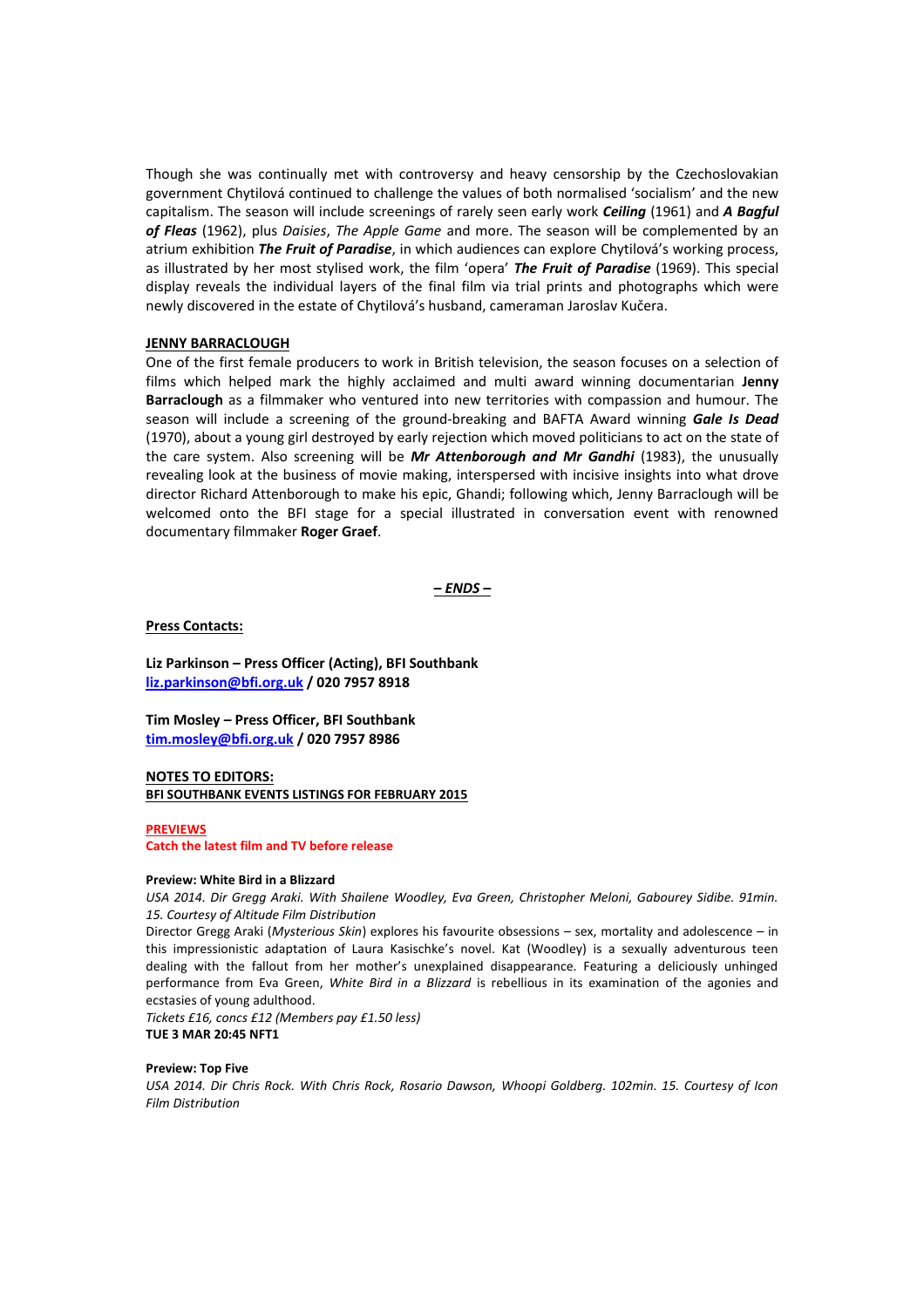Comedian and movie star Andre Allen (Rock) needs a box office hit after being critically destroyed by *The New York Times*. What he really wants to make is a serious film about the Haitian revolution, so a journalist (Dawson) is invited to write a profile, which he hopes will revitalise his image. Sharp comedy from director, screenwriter and actor Chris Rock.

*Tickets £16, concs £12 (Members pay £1.50 less)* **TUE 17 MAR 20:30 NFT1**

### **TV Preview: Banished + Q&A with writer Jimmy McGovern, producer Sita Williams, director Dan Percival and actors Julian Rhind-Tutt, Russell Tovey and MyAnna Buring**

*BBC 2-RSJ Films-See-Saw Films 2014. Dir Dan Percival. With MyAnna Buring, Julian Rhind-Tutt, Russell Tovey, David Wenham. 60min*

Jimmy McGovern's fast-paced, fictional seven-part series *Banished* opens at dawn in New South Wales, Australia in 1788. Convicts transported on the First Fleet – and their masters – are waking up to another sweltering hot day in a fledging camp where anything can happen, and where death stalks everyone. With supplies running out and the group ill-equipped for life on this inhospitable shoreline, who will survive? McGovern is widely regarded as one of the finest writers working in TV today (*The Street*, *Common*, *Accused*), so don't miss this special preview and discussion.

**WED 11 MAR 18:15 NFT1**

#### **INTERNATIONAL WOMEN'S DAY**

International Women's Day (Sun 8 Mar) is a global celebration of women's economic, political and social achievements and their impact on the cultural landscape. Birds Eye View is committed to equality on the screen and behind the camera through its exhibition and training activity.

International Women's Day

### **Dreamcatcher + Q&A with Kim Longinotto**

*UK-USA 2015. Dir Kim Longinotto. 98min. Courtesy of Dogwoof*

Kim Longinotto is a master of documentary who puts women's stories at the forefront of her films. In *Dreamcatcher*, her first film shot in the US, she's given unparalleled access to sex workers in the toughest neighbourhoods in Chicago. Longinotto paints an extraordinarily vivid portrait of Brenda Myers-Powell, a former prostitute who dedicates her life to helping desperate women turn their lives around. **SUN 8 MAR 15:00 NFT1**

### **CHINESE NEW YEAR**

### **Riding Alone for Thousands of Miles** Qian li zou dan gi **+ intro by Peng Wenlan, Meridian Society, and music from the Yin Yang Collective**

*Hong Kong-China-Japan 2005. Dir Yimou Zhang. 105min. Mandarin, Japanese with EST. PG*

In this award-winning tale of love and forgiveness, from an acclaimed Chinese director, a Japanese father travels to China's Yunnan province in place of his estranged and ailing son to film a famous folk-opera star. **SUN 1 MAR 15:20 NFT3**

#### **FUTURE FILM**

**Screenings and workshops for 15 to 25-year-olds**

#### **BFI Raw Awards**

Snap up a ticket to this prestigious awards ceremony and discover the next generation of young filmmaking talent as we give away two awards of £5000. Our BFI Raw judges, including Edgar Wright, Destiny Ekaragha and Ben Roberts will be on stage to discuss the future of the British film industry and announce the winners. Afterwards you'll have the opportunity to network with industry professionals and filmmakers over a glass of something bubbly. Dress to impress!

*BFI Raw Awards – concept founder and supporter: Charlie Morgan For 15 to 25-year-olds only. Tickets £6 or bring a friend for £10*

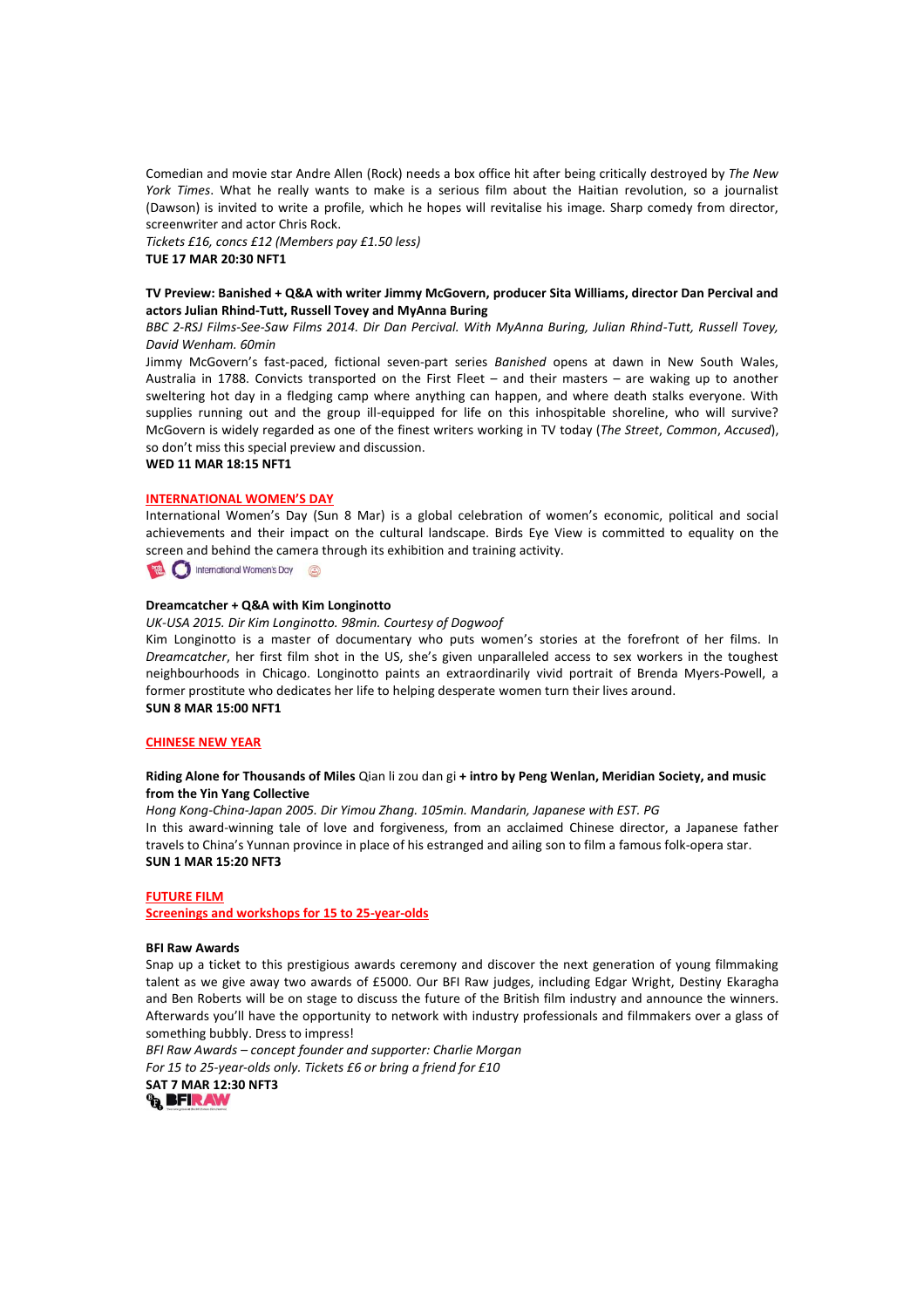### **BFI COURSE**

**Feed your passion for film**

#### **Her: The Politics of Female Stardom with Richard Martin and Lucy Scholes**

Join us for this special one-day course looking at the political and cultural questions raised by the dynamic careers of various female screen stars. Featuring illustrated presentations, film clips and extended discussions, we'll assess stars of the 20s and 30s such as Marlene Dietrich, through to contemporary icons such as Jennifer Lawrence. As we study their performances and public personas, the ideas of leading thinkers in film studies and gender theory such as Laura Mulvey and Jacqueline Rose will also be considered. At the heart of our discussions will be Katharine Hepburn's own fascinating career and how it helped shape notions of stardom and gender today. Led by Richard Martin PhD, author of *The Architecture of David Lynch,* and Lucy Scholes PhD, contributing editor of literary website and online magazine Bookanista.

*Course fee £20, concs £18*

#### **SAT 7 MAR 12:00-17:00 STUDIO**

#### **BFI FAMILY**

#### **Wonderful films & fun activities**

#### **Pinocchio**

*USA 1940. Dirs Hamilton Luske, Ben Sharpsteen et al. With the voices of Dickie Jones, Cliff Edwards, Evelyn Venable. 87min. U*

The Disney animated classic about a marionette-turned-real-boy who's forced to make tough choices and learn some life lessons. During his adventures, Pinocchio makes some untrustworthy friends and is swallowed by a whale, yet he's accompanied by the wise words of his conscience, Jiminy Cricket.

### **SUN 1 MAR 13:00 NFT1**

#### **Mukhsin**

*Malaysia 2006. Dir Yasmin Ahmad. With Sharifah Aryana, Mohd Syafie bin Naswip, Sharifah Aleya. 94min. 35mm. EST with reading of subtitles via headphones for younger children. Advised 7+*

Orked is a strong-willed girl from a bohemian family who isn't afraid to play rough games with the boys or stand up to bullies. She befriends Mukhsin, a boy who develops a crush on her, but does she feel the same? This is a lyrical and beautifully presented film, with a refreshing take on the universal themes of friendships and first love.

### **SUN 8 MAR 13:00 NFT2**

### **Film Funday Preview: Home (3D)**

*USA 2015. Dir Tim Johnson. With the voices of Rihanna, Jim Parsons, Steve Martin. RT and cert tbc. Courtesy of Twentieth Century Fox*

When Earth is taken over by the overly-confident Boov, an alien race in search of a new place to call home, all humans are promptly relocated. But when one resourceful girl, Tip, manages to avoid capture, she finds herself the accidental accomplice of a banished Boov named Oh and they embark on the road trip of a lifetime. *Tickets £11.50, concs £9 (Members pay £1.50 less), under 16s £6*

### **SUN 15 MAR 13:00 NFT1**

#### **Funday Workshop**

To celebrate the preview of Dreamworks' new animated film *Home* we're holding a workshop where your little ones can create an intergalactic adventure with their very own alien race. Visit our animation workshop stand and watch your specially designed aliens come to life on the screen. We'll also be running the usual storyboarding competition with some amazing prizes, so whatever you do - don't stay at home this Funday! *Free to ticket holders of Home*

**SUN 15 MAR 11:00 FOYER**

#### **SENIORS**

**Matinees and talks for the over 60s**

#### **Seniors' Free Matinee: Children + intro and discussion**

*UK 1976. Dir Terence Davies. With Phillip Mawdsley, Nick Stringer, Valerie Lilley. 43min. 15*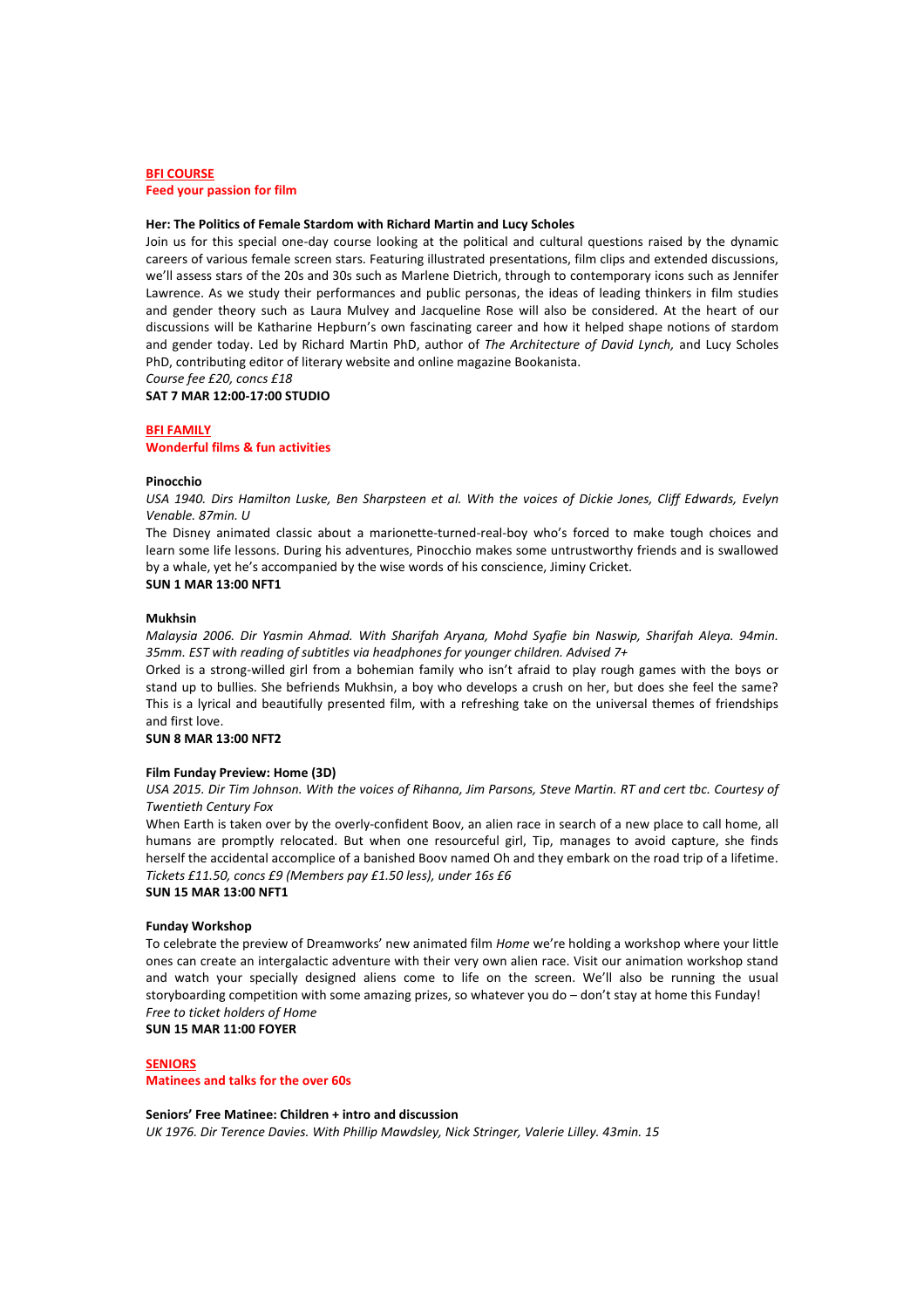The first film of an auteur often contains everything that is to come. That's certainly true of *Children*, a fictional short in which a young man recalls his childhood in working class Liverpool. An unbroken flow of direct and haunting images, occasionally frozen into tableaux, is often accompanied by silence or music replacing natural sound. With *Children* Davies invites us to look, to listen and to feel. He called it an 'apprentice' piece: some apprentice! Mamoun Hassan, commissioner of the film, and Terence Davies (work permitting) will join us for a discussion.

*Free for over 60s (booking by phone or in person only), otherwise normal matinee price.* **MON 16 MAR 14:00 NFT3**

## **AFRICAN ODYSSEYS**

**Important films from Africa and its diaspora**

### **Fifty Years of Struggle + Gary Younge in conversation with Professor Gus John**

This rich programme of archive film and discussion celebrates 50 years' resistance against racial discrimination and economic deprivation, and showcases the building of community structures to enhance young people's opportunities. Gus John arrived in the UK aged 19 to study for the priesthood, but almost from the moment he arrived he became involved in what was to become his life's calling – education, youth work and the struggle for social justice and human rights for embattled communities. Gary Younge is a Guardian columnist and feature writer based in the US. His most recent book is *Stranger in a Strange Land: Encounters in the Disunited States*, and he's also the author of *No Place Like Home*. *Tickets £6.50*

**SAT 14 MAR 14:00 NFT1**

### **BAFTA MASTERCLASS**

### **BAFTA Masterclass: Film Editing with Hervé Schneid**

Hervé Schneid is one of the most well-respected editors working in film today, with a career spanning over 30 years. His early work included Lars Von Trier's Cannes prizewinning *Europa,* and *Delicatessen* marked the beginning of a long-term collaboration with filmmaker Jean-Pierre Jeunet (*Alien: Resurrection*, *The Young and Prodigius TS Spivet* and *Amélie*). Schneid has recently completed work on Natalie Portman's directorial debut, *A Tale of Love and Darkness*, due for release this year.

*Tickets £11.50, concs £9 (Members pay £1.50 less)*

**TUE 17 MAR 18:10 NFT3**

ET BRITISH ACADEMY

### **SONIC CINEMA Where music and film collide**

#### **SONIC CINEMA, ELEKTRA AND MUTEK PRESENT: DIGITAL QUÉBEC**

Sonic Cinema, programmed by Tim Stevens and Stuart Brown, celebrates all converging points between cinema and music. This month we team up with two organisations from Québec to present a bold and ambitious series of live audiovisual performances. Montreal-based MUTEK and ELEKTRA are both dedicated to new electronic music and the digital arts: the beating heart of Québec's vibrant forward-facing culture. *1 show £16 (concs £12)*

*2 shows the same night £25 (concs £20)*

*Pass for 4 shows £40 (concs £34)*

*Members pay £1.50 less*

*With the support of Conseil des arts et des lettres du Québec, ministère de la Culture et des Communications du Québec and the Québec Government Office in London*

# **ELEKTRA MUTEK**

### **UK Premiere: Dominique t Skoltz: y2o**

*29min*

Known for her filmic explorations into the contrasts between the intimate and clinical, Dominique t Skoltz presents her stunning new work – a study on troubled love.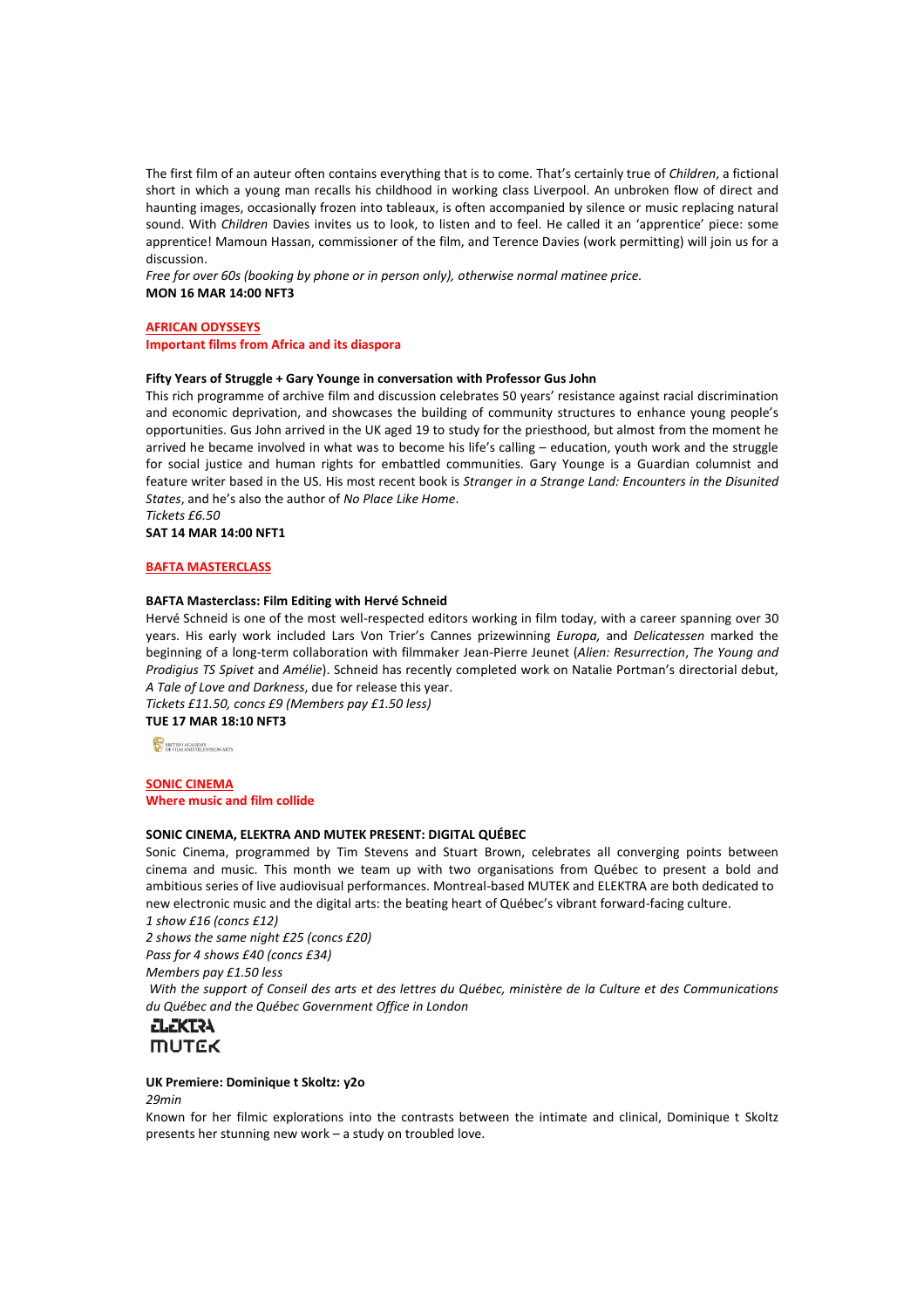#### **+ UK Premiere: Yan Breuleux: Tempêtes**

*20min*

Yan Breuleux's work for this show is inspired by the painter JMW Turner. *Tempêtes* is presented as a journey through a series of chaotic panoramas undergoing continuous transformations, and is created in collaboration with cellist Soizic Lebrat.

### **THU 12 MAR 19:00 NFT1**

#### **UK Premiere: Matthew Biederman & 4X: Physical**

*35min*

Matthew Biederman and sound artist 4X dive deep into the physicality of sound and image and question where perception actually occurs within the senses. Their work combines dance music and electroacoustic experimentation to thrilling effect.

### **+ UK Premiere: Herman Kolgen: Seismik + Aftershock**

*TRT 52min*

Herman Kolgen has been crafting sumptuous 'audio-kinetic' sculptures for over 20 years. Here, he presents *Seismik*: a dazzling, tension-charged performance that taps into seismic waves, frictional resistance and the Earth's tremor-related phenomena in real-time.

### **THU 12 MAR 21:15 NFT1**

### **UK Premiere: Maotik & Metametric: Omnis**

*30min*

*Omnis* is a live AV performance by Maotik & Metametric which takes its inspiration from the concept of ubiquity. Expect a sonic and visual assault that destabilises the senses as the piece explores the limits of space and technology.

### **+ UK Premiere: Woulg: Ring Buffer**

*45min*

Montreal-based composer and new media artist Greg Debicki presents *Ring Buffer*, an AV performance that explores data-bending by using visual sculpting software to transform shapes into sound. **FRI 13 MAR 19:00 NFT1**

### **UK Premiere: Myriam Bleau: Soft Revolvers**

*25min*

*Soft Revolvers* is an AV performance which utilises four spinning tops associated with different 'instruments.' It's a hypnotic and original piece that challenges what we consider to be modern live AV.

### **+ UK Premiere: Roger Tellier-Craig & Sabrina Ratté: Le Révélateur**

*30min*

This collaboration between artist Sabrina Ratté and musician Roger Tellier-Craig explores the creation of abstract architectural structures and beautiful electronic landscapes. **FRI 13 MAR 21:30 NFT1**

### **BUG Music video meets comedy**

### **BUG 46**

*Return of the Jedi, Return of the King*, 'Return of the Mack': just three famous returns that are eclipsed by the enormity of this comeback. Watch out people: Adam 'Dr Buckles' Buxton is back on the BFI stage, replete with his own special recipe of inspiring music videos, sweet nuggets of comedy and the now infamous YouTube comments. Booking essential.

**Bugvideos.co.uk** *Tickets £16, concs £12 (Members pay £1.50 less)* **THU 5 MAR 20:45 NFT1 FRI 6 MAR 20:45 NFT1**

#### **ESSENTIAL EXPERIMENTS**

**Exploring experimental cinema and artists' film**

**New Films by Nathaniel Dorsky + intro by independent film curator Mark Webber**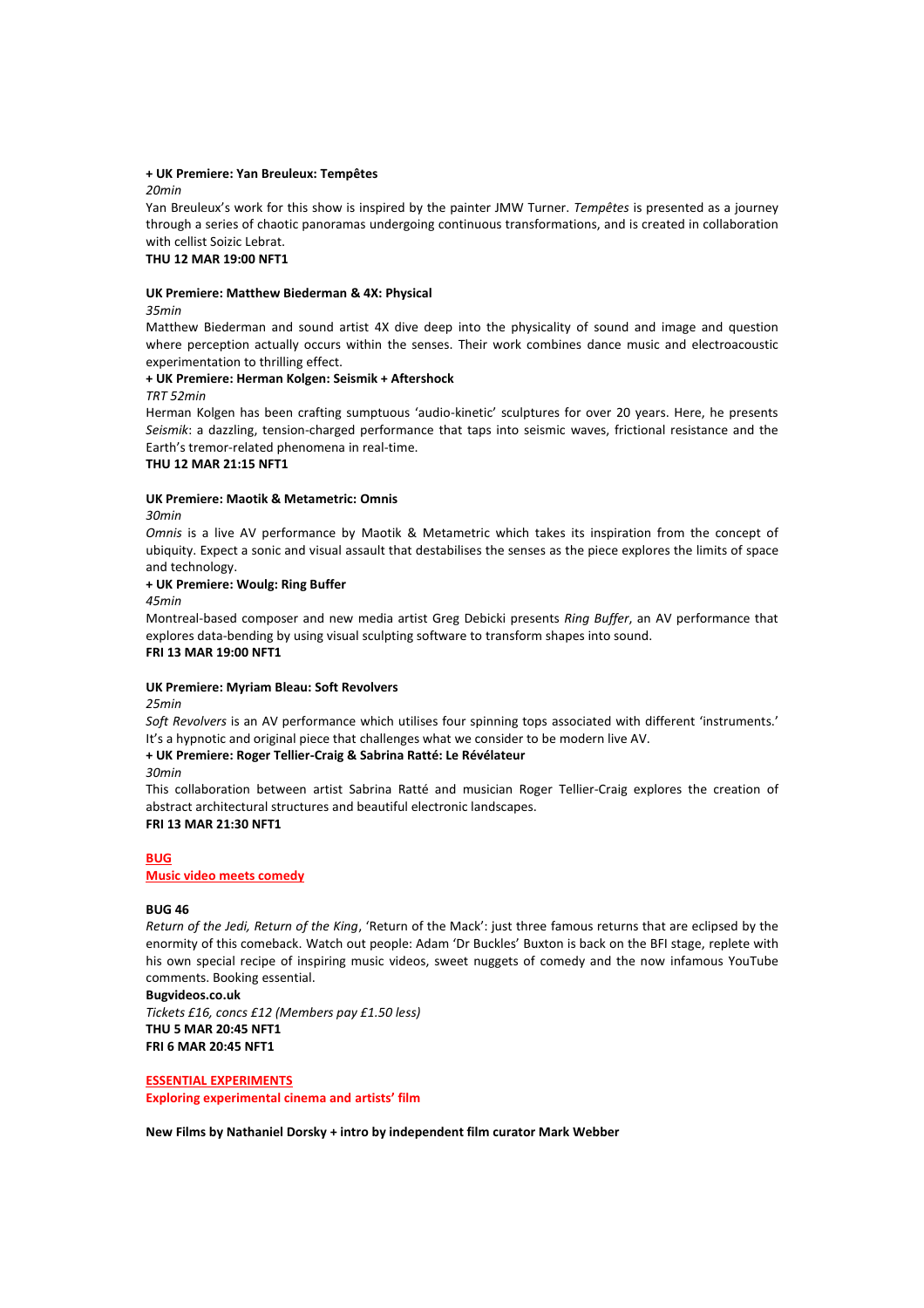It's difficult to put into words the feeling of serenity and wonder that Dorsky's films evoke. Often shot at the reduced speed of 18 frames per second ('the sacred speed' as he calls it), the works invite intense, meditative engagement with the richness of the material world around us, both in its stillness and its interconnectivity. Sumptuous plant life, the natural environment and manmade structures are all carefully framed, and beautifully lit by the sun. Dorsky has been making films for nearly 50 years. These new 16mm titles present carefully crafted responses to specific moments spent in and around his home of San Francisco.

**Summer** (*2013. 23min*) **February** (*2014. 17min*) **Avraham** (*2014. 20min*) **December** (*2015. 15min*) **WED 4 MAR 18:10 NFT3**

#### **PROJECTING THE ARCHIVE Rediscovered British features**

#### **The Reluctant Widow + intro by Jo Botting, Curator, BFI National Archive**

*UK 1950. Dir Bernard Knowles. With Jean Kent, Guy Rolfe, Julian Dallas. 85min. 35mm. U*

'Shootings, skirmishes and scandals!' exclaims Elinor, bemoaning her transformation from hard-up governess to widow and heiress in just a few days. Jean Kent brings humour and sensuality to the role of the accidental heroine who climbs into the wrong carriage, and finds herself immersed in a web of intrigue. This Regency romp is the only British screen adaptation of popular novelist Georgette Heyer, and the writers revel in the overblown dramatics and risqué elements of the plot. Kent has a definite twinkle in her eye as she defends her honour against several would-be seducers, while Rolfe and Dallas make first-class bounders.

# **TUE 17 MAR 18:20 NFT1**

### **PASSPORT TO CINEMA**

**A thematic journey through film**

#### **History Is Made in the Dark**

'We wanted to join the romantic adventure and the film of ideas,' director Gillo Pontecorvo said of *Queimada*, the story of a Caribbean rebellion-turned-counter-revolution for English colonialism. History as romance and history re-examined are two sides of our current season; Peter Watkins' quasi-documentary of the brutal Battle of Culloden is another. *All the President's Men* is both document and romance of Watergate, with a battle between light and darkness (the *Washington Post* newsroom vs Washington DC).



#### **Queimada!** Burn! **+ intro by Richard Combs, tutor/programmer NFTS**

*Italy-France 1968. Dir Gillo Pontecorvo. With Marlon Brando, Evaristo Márquez, Renato Salvatori, Norman Hill. 132min. 35mm. EST. 12A*

Based on a slave uprising in Guadalupe in the 1860s, *Queimada!* borrows the name of American filibuster William Walker, transforming him into an effete Englishman. Sent to the (fictional) island of Queimada, Walker (Brando) foments revolution to serve Britain's interests, but returns 10 years later to suppress the movement he helped start. Pontecorvo uses part fact, part fiction, to expose an historic truth. **MON 2 MAR 18:00 NFT2**

### **Forgotten Faces**

*UK 1961. Dir Peter Watkins. 18min. 16mm. 15*

**+ Culloden**

*UK 1964. Dir Peter Watkins. 75min. 15*

### **+ The War Game**

*UK 1966. Dir Peter Watkins. 45min. 12A*

A triple bill of early work by Peter Watkins, one of cinema's great provocateurs, that takes in the past, nearpresent and future: *Forgotten Faces* recreates the Hungarian revolution on the streets of Canterbury; *Culloden*  is an as-it-happens faux documentary about the Jacobean uprising; *The War Game* (banned for 20 years by the BBC) is a haunting film about the aftermath of nuclear war.

### **MON 9 MAR 18:00 NFT2**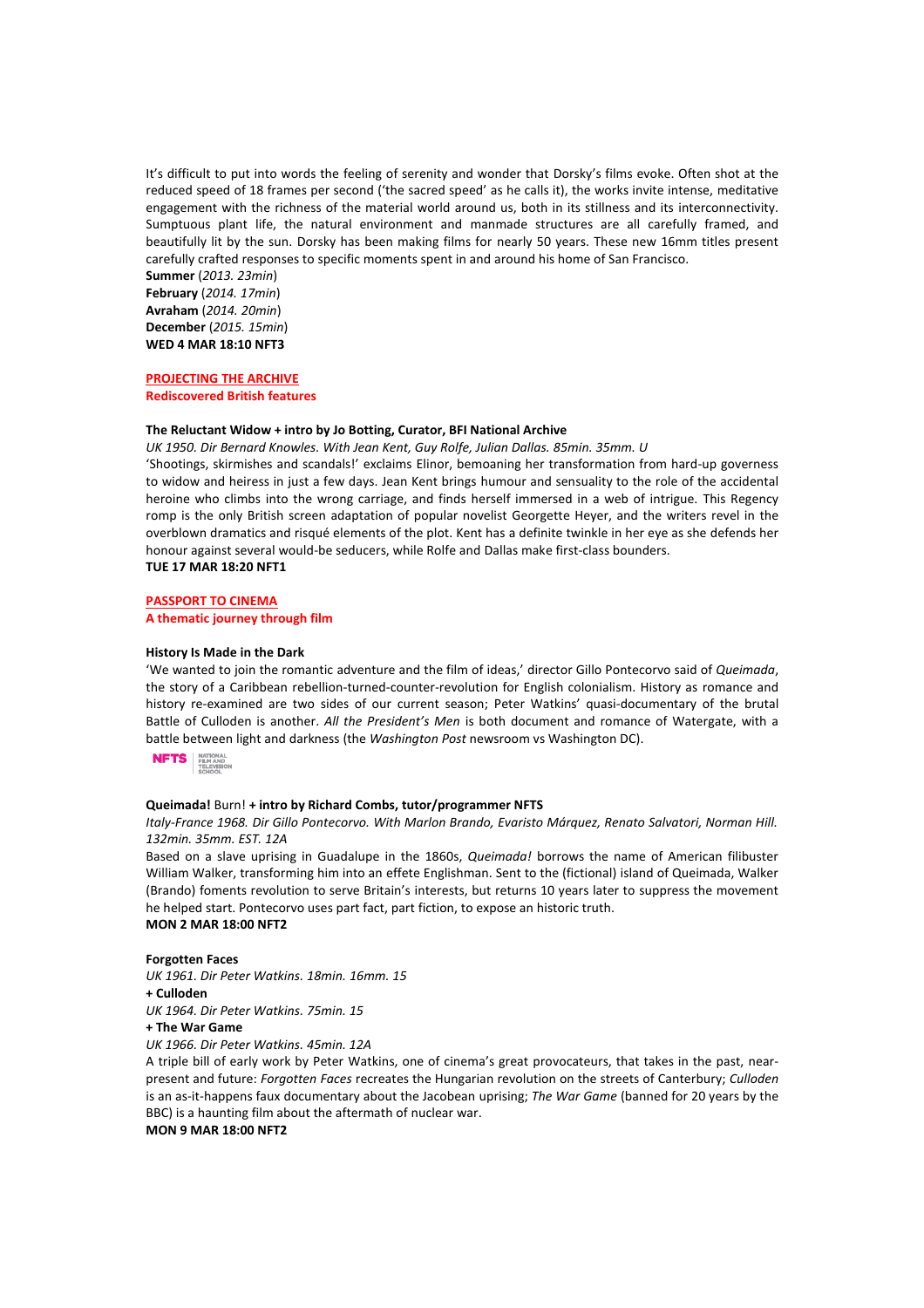#### **All the President's Men + intro by Dominic Power, Head of Screen Arts, NFTS**

*USA 1976. Dir Alan J Pakula. With Robert Redford, Dustin Hoffman, Jason Robards, Jack Warden. 138min. 35mm. 15*

William Goldman's script distils Bob Woodward and Carl Bernstein's epic account of Watergate and their own role in it, while Pakula paints a backdrop of the glare of the newsroom and the shadowy world of Washington. Made when the events of Watergate were still raw, *All the President's Men* provides a view of modern history that suggests the paranoiacs were right all along.

**MON 16 MAR 18:00 NFT2**

**PHILOSOPHICAL SCREENS**

**Thoughtful investigations into cinema**

#### **Politics and Art in Rohmer's The Lady and the Duke**

In the latest of our discussion events, where we examine film through a philosophical lens, Lucy Bolton (Queen Mary University London), William Brown (University of Roehampton) and Catherine Wheatley (King's College London) join host John Mullarkey (Kingston University) to explore the politics, art and technology deployed in *The Lady and the Duke*, which screens as part of our Eric Rohmer season. *Free to ticket holders of The Lady and the Duke at 18:00, otherwise £6.50* **THU 5 MAR 20:30 BLUE ROOM**

**CULT**

#### **The mind-altering and unclassifiable**

### **Four of the Apocalypse** Quattro dell'Apocalisse

*Italy 1975. Dir Lucio Fulci. With Fabio Testi, Tomas Milian, Lynne Frederick, Michael J Pollard, Harry Baird. 104min. EST*

Of Fulci's three forays into the western genre, *Four of the Apocalypse* is undoubtedly the most impressive, proudly showcasing his unruly approach to narrative and affection for eye-popping violence. A gambler, a prostitute, an alcoholic and a gravedigger flee a vigilante attack on their frontier town, only to find themselves at the mercy of a sadistic outlaw named Chaco.

**THU 5 MAR 20:50 NFT3 / SUN 8 MAR 20:45 NFT1**

#### **AUDIENCE CHOICE**

**Each month you get the chance to choose a film**

#### **Strong Women**

This month we're taking inspiration from the independent spirit of Katharine Hepburn, so we want your favourite films that feature strong women. We'll screen the one that gets the most votes over 100 (subject to availability in the UK). Get voting, and get your friends voting!

### **Vote for: Born in Flames (1983) The Silence of the Lambs (1991) Thelma and Louise (1991) Charlotte Gray (2001)**

... or a film of your own choosing. Find out more, and vote, at: **bfi.org.uk/audiencechoice**

Voting closes Wed 11 Feb with the film announced Mon 16 Feb. Voters for the winning film will be emailed directly and will receive a 48-hour priority booking period Share your picks and campaign for your selection @BFI with #audiencechoice or via our Facebook page

**SUN 15 MAR 20:45 NFT1**

#### **MEMBER EXCLUSIVES**

**BFI Screen Epiphanies in partnership with American Express®**